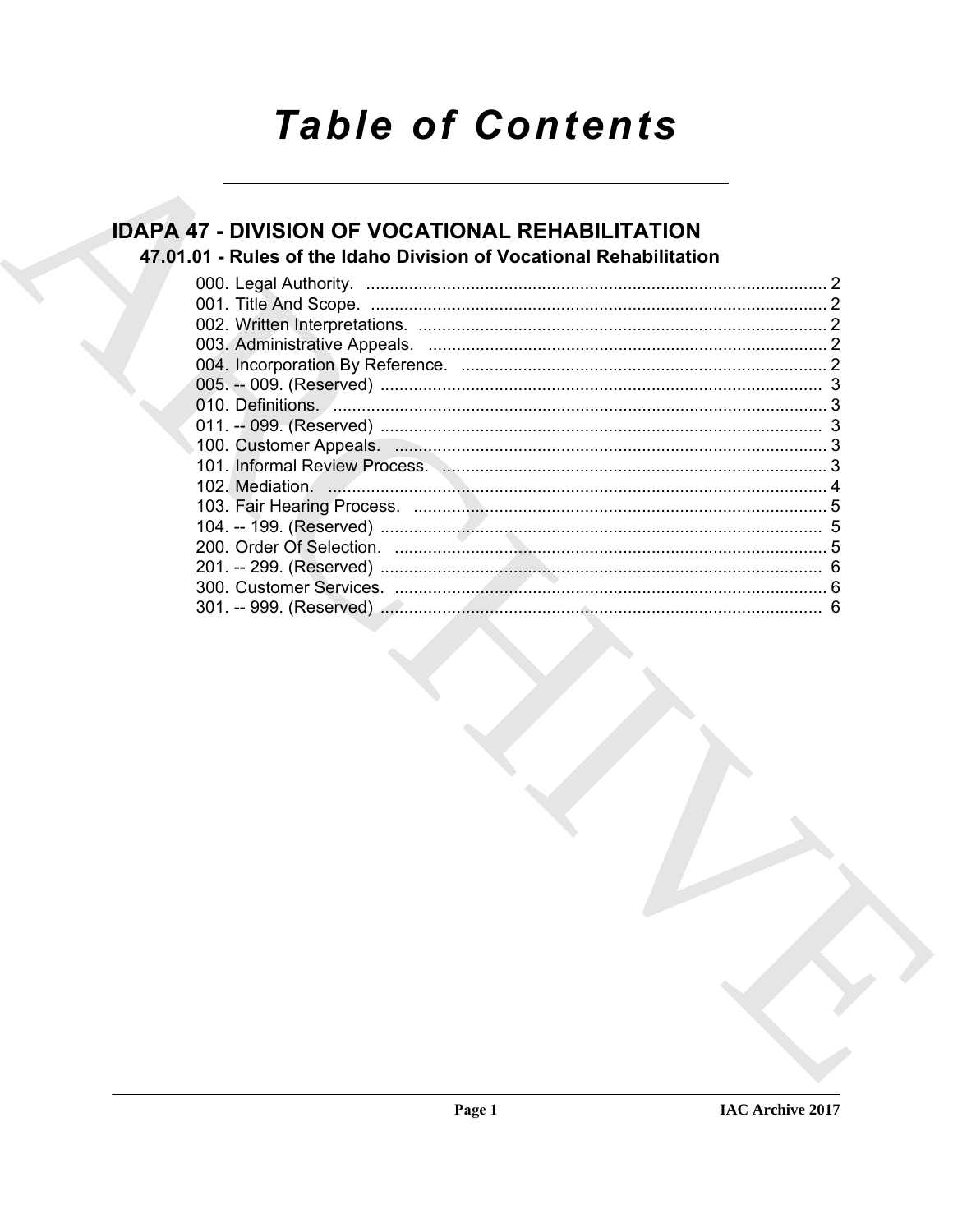### **IDAPA 47 TITLE 01 CHAPTER 01**

### **IDAPA 47 - DIVISION OF VOCATIONAL REHABILITATION**

### <span id="page-1-0"></span>**47.01.01 - RULES OF THE IDAHO DIVISION OF VOCATIONAL REHABILITATION**

### <span id="page-1-2"></span><span id="page-1-1"></span>**000. LEGAL AUTHORITY.**

Section 33-2301, Idaho Code and the Rehabilitation Act of 1973 and all subsequent Amendments. (3-30-01)

### <span id="page-1-3"></span>**001. TITLE AND SCOPE.**

**01.** Title. The title of this chapter is IDAPA 47.01.01, "Rules of the Idaho Division of Vocational (5-3-03) Rehabilitation."

**02. Scope**. The chapter has the following scope: To streamline the existing rules and to implement program changes necessitated by the Rehabilitation Act of 1973, as amended.  $(3-29-17)$ 

### <span id="page-1-4"></span>**002. WRITTEN INTERPRETATIONS.**

**CHAPTER 01**<br> **CHAPTER 01**<br> **CHAPTER CHAPTER CHAPTER CHAPTER SILTERTION**<br> **CHAPTER CHAPTER CHAPTER CHAPTER CHAPTER CHAPTER SILTERTION**<br> **CHAPTER CHAPTER CHAPTER SUBMISSION AT A CHAPTER CHAPTER CHAPTER CHAPTER CHAPTER CHAP** Written interpretations to these rules in the form of the explanatory comments accompanying the notice of proposed rulemaking are available from the Idaho Division of Vocational Rehabilitation, 650 W. State Street, Boise, Idaho 83720. Other agency guidance documents, as well as agency policy statements or interpretations not rising to the legal effect of a rule, if any, are available for inspection and replication at the agency Central Office during regular<br>(2-17-09) business hours.

### <span id="page-1-5"></span>**003. ADMINISTRATIVE APPEALS.**

Administrative appeals are governed by Section 100 of these rules in accordance with 34 CFR Part 361.57. (2-17-09)

### <span id="page-1-7"></span><span id="page-1-6"></span>**004. INCORPORATION BY REFERENCE.**

<span id="page-1-10"></span>**01. General**. Unless provided otherwise, any reference in these rules to any document identified in Subsection 004 shall constitute the full incorporation into these rules of that document for the purposes of the reference, including any notes and appendices therein. The term "documents" includes codes, standards or rules which have been adopted by an agency of the state or of the United States or by any nationally recognized organization or association. (3-30-01) organization or association.

**02. Documents Incorporated by Reference**. The following documents are incorporated by reference e rules: (3-30-01) into these rules:

<span id="page-1-9"></span>

| а. | All federal publications through the Rehabilitation Services Administration. | $(2-17-09)$ |  |
|----|------------------------------------------------------------------------------|-------------|--|
|----|------------------------------------------------------------------------------|-------------|--|

**b.** Idaho Division of Vocational Rehabilitation Field Services Policy Manual, approved August 11, ailable for review on the website at http://www.vr.idaho.gov/. (3-29-17) 2016, available for review on the website at http://www.vr.idaho.gov/.

|  | Workforce Innovation and Opportunity Act (WIOA), Public Law 113-128. | $(3-29-17)$ |
|--|----------------------------------------------------------------------|-------------|
|--|----------------------------------------------------------------------|-------------|

- **d.** Federal Register, Department of Education, 34 CFR Parts 361, 363, and 397. (3-29-17)
- <span id="page-1-8"></span>**e.** The Rehabilitation Act of 1973, as amended. (2-17-09)

**03. Availability of Reference Material**. Copies of the documents incorporated by reference into these rules are available at the Central Office, Idaho Division of Vocational Rehabilitation, 650 W. State Street, Room 150, Boise, Idaho 83720, (208) 334-3390 or through access to the internet URL addresses outlined in Subsection 004.02. (2-17-09)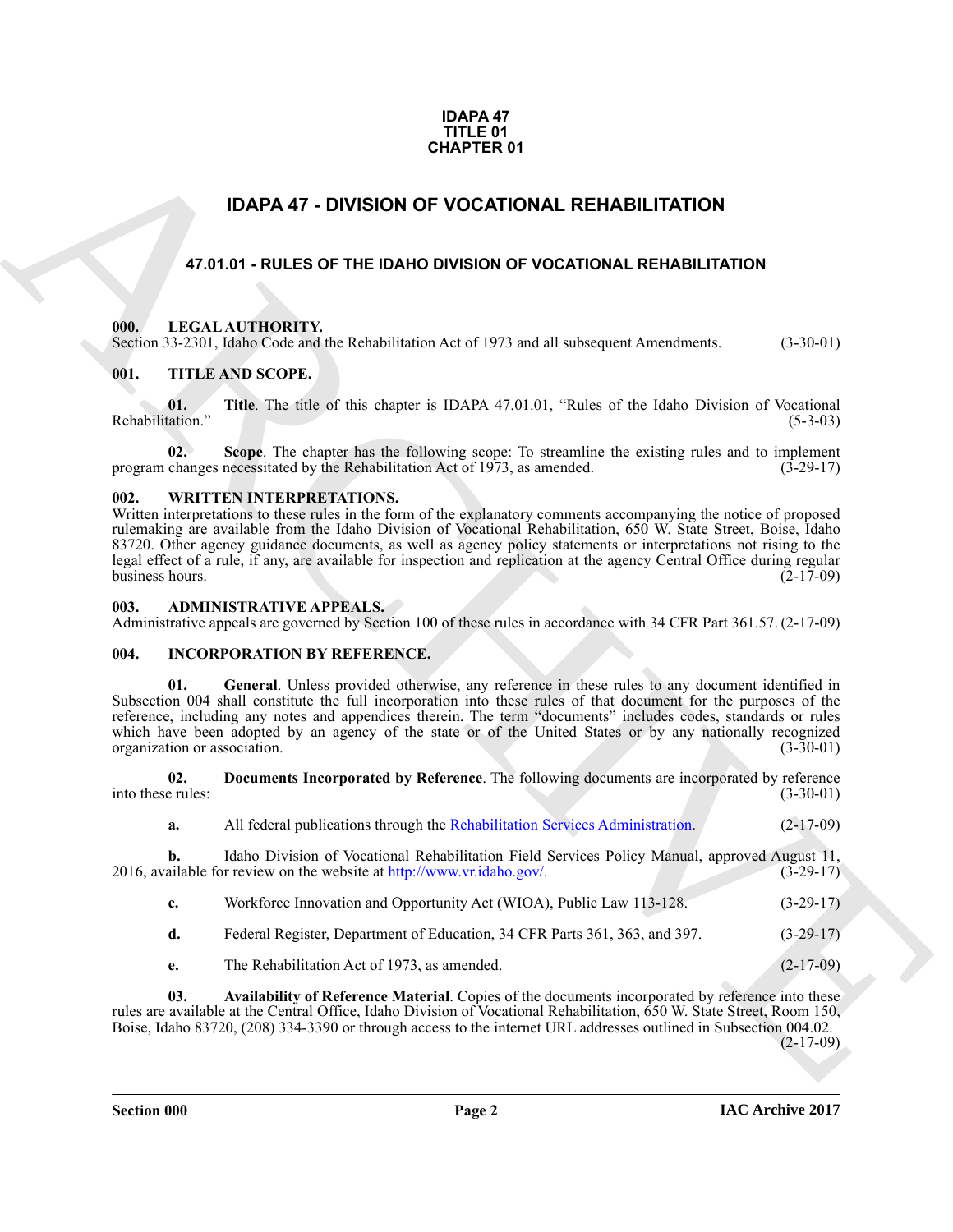### <span id="page-2-0"></span>**005. -- 009. (RESERVED)**

### <span id="page-2-13"></span><span id="page-2-12"></span><span id="page-2-11"></span><span id="page-2-10"></span><span id="page-2-9"></span><span id="page-2-8"></span><span id="page-2-7"></span><span id="page-2-6"></span><span id="page-2-1"></span>**010. DEFINITIONS.**

|                        | <b>Division of Vocational Rehabilitation</b>                                                                                                                                                                                                                                                                                                                                                                                                                                                                                                                                                                                                                                                       | <b>Division of Vocational Rehabilitation</b> |
|------------------------|----------------------------------------------------------------------------------------------------------------------------------------------------------------------------------------------------------------------------------------------------------------------------------------------------------------------------------------------------------------------------------------------------------------------------------------------------------------------------------------------------------------------------------------------------------------------------------------------------------------------------------------------------------------------------------------------------|----------------------------------------------|
| $005. - 009.$          | (RESERVED)                                                                                                                                                                                                                                                                                                                                                                                                                                                                                                                                                                                                                                                                                         |                                              |
| 010.                   | DEFINITIONS.                                                                                                                                                                                                                                                                                                                                                                                                                                                                                                                                                                                                                                                                                       |                                              |
| 01.                    | Authorization for Purchase. A purchase order issued on behalf of the Division.                                                                                                                                                                                                                                                                                                                                                                                                                                                                                                                                                                                                                     | $(3-29-17)$                                  |
| 02.                    | <b>CFR</b> . Code of Federal Regulations.                                                                                                                                                                                                                                                                                                                                                                                                                                                                                                                                                                                                                                                          | $(7-1-93)$                                   |
| 03.                    | Customer. Any individual who has applied for or is eligible for Vocational Rehabilitation services.                                                                                                                                                                                                                                                                                                                                                                                                                                                                                                                                                                                                | $(7-1-13)$                                   |
| 04.                    | Designated State Agency. The Idaho State Board of Education.                                                                                                                                                                                                                                                                                                                                                                                                                                                                                                                                                                                                                                       | $(5-3-03)$                                   |
| 05.                    | <b>Designated State Unit.</b> The Idaho Division of Vocational Rehabilitation.                                                                                                                                                                                                                                                                                                                                                                                                                                                                                                                                                                                                                     | $(7-1-93)$                                   |
| 06.                    | <b>IDVR</b> . The Idaho Division of Vocational Rehabilitation.                                                                                                                                                                                                                                                                                                                                                                                                                                                                                                                                                                                                                                     | $(4-5-00)$                                   |
| 07.                    | <b>IPE</b> . Individualized Plan for Employment.                                                                                                                                                                                                                                                                                                                                                                                                                                                                                                                                                                                                                                                   | $(4-5-00)$                                   |
| 08.                    | Most Significant Disability (MSD). Meets the criteria as Significant Disability as found in the<br>Rehabilitation Act of 1973, as amended, and defined in 34CFR Part 361.5 (b) 30 and is further defined as: (2-17-09)                                                                                                                                                                                                                                                                                                                                                                                                                                                                             |                                              |
| a.                     | Having a severe physical, mental, cognitive or sensory impairment which seriously limits three (3)<br>or more functional capacities (such as mobility, communication, self-care, self-direction, interpersonal skills, work<br>tolerance or work skills) in terms of an employment outcome; and                                                                                                                                                                                                                                                                                                                                                                                                    | $(7-1-13)$                                   |
| b.                     | Whose vocational rehabilitation can be expected to require multiple vocational rehabilitation<br>services over an extended period of time.                                                                                                                                                                                                                                                                                                                                                                                                                                                                                                                                                         | $(3-20-04)$                                  |
| 09.<br>Service.        | Method of Written Notification. The written notification of findings and conclusions arising from<br>an Informal Dispute Resolution, Mediation, or Fair Hearing, shall be served to the customer via the U.S. Postal                                                                                                                                                                                                                                                                                                                                                                                                                                                                               | $(3-29-17)$                                  |
| 10.                    | PM. Policy Memorandum.                                                                                                                                                                                                                                                                                                                                                                                                                                                                                                                                                                                                                                                                             | $(5-3-03)$                                   |
| 11.                    | RSA. Rehabilitation Services Administration, U.S. Department of Education.                                                                                                                                                                                                                                                                                                                                                                                                                                                                                                                                                                                                                         | $(5-3-03)$                                   |
| 12.<br>Rehabilitation. | State Administrator. The Chief Executive Officer of the Idaho Division of Vocational                                                                                                                                                                                                                                                                                                                                                                                                                                                                                                                                                                                                               | $(4-5-00)$                                   |
| 13.                    | VRC. Vocational Rehabilitation Counselor.                                                                                                                                                                                                                                                                                                                                                                                                                                                                                                                                                                                                                                                          | $(5-3-03)$                                   |
| $011. - 099.$          | (RESERVED)                                                                                                                                                                                                                                                                                                                                                                                                                                                                                                                                                                                                                                                                                         |                                              |
| 100.                   | <b>CUSTOMER APPEALS.</b><br>In accordance with 34 CFR Part 361.57, the customer appeals process is governed by Section 100 through 103 of<br>these rules and is outlined in the Division's Field Services Policy Manual on the website at http://www.vr.idaho.gov/<br>that is incorporated by reference into these rules in Subsection 004.02.b.                                                                                                                                                                                                                                                                                                                                                   | $(3-29-17)$                                  |
| 101.                   | <b>INFORMAL REVIEW PROCESS.</b><br>The informal review process is an option available to the customer as a proven means likely to result in a timely<br>resolution of disagreements. An individual must request an informal review within twenty-one (21) calendar days of<br>the agency notice regarding the provision or denial of services that are in question. The request must be in writing to<br>the regional manager. The request must describe the complaint. In holding an informal review, the regional manager<br>will function as the administrative review officer. At the customer's request another regional manager may be<br>substituted. The reviewer will be responsible for: | $(7-1-13)$                                   |
|                        |                                                                                                                                                                                                                                                                                                                                                                                                                                                                                                                                                                                                                                                                                                    |                                              |

<span id="page-2-19"></span><span id="page-2-18"></span><span id="page-2-17"></span><span id="page-2-16"></span><span id="page-2-15"></span><span id="page-2-14"></span>

| $(5-3-03)$<br><b>PM.</b> Policy Memorandum.<br><b>10.</b> |
|-----------------------------------------------------------|
|-----------------------------------------------------------|

### <span id="page-2-2"></span>**011. -- 099. (RESERVED)**

### <span id="page-2-5"></span><span id="page-2-3"></span>**100. CUSTOMER APPEALS.**

### <span id="page-2-20"></span><span id="page-2-4"></span>**101. INFORMAL REVIEW PROCESS.**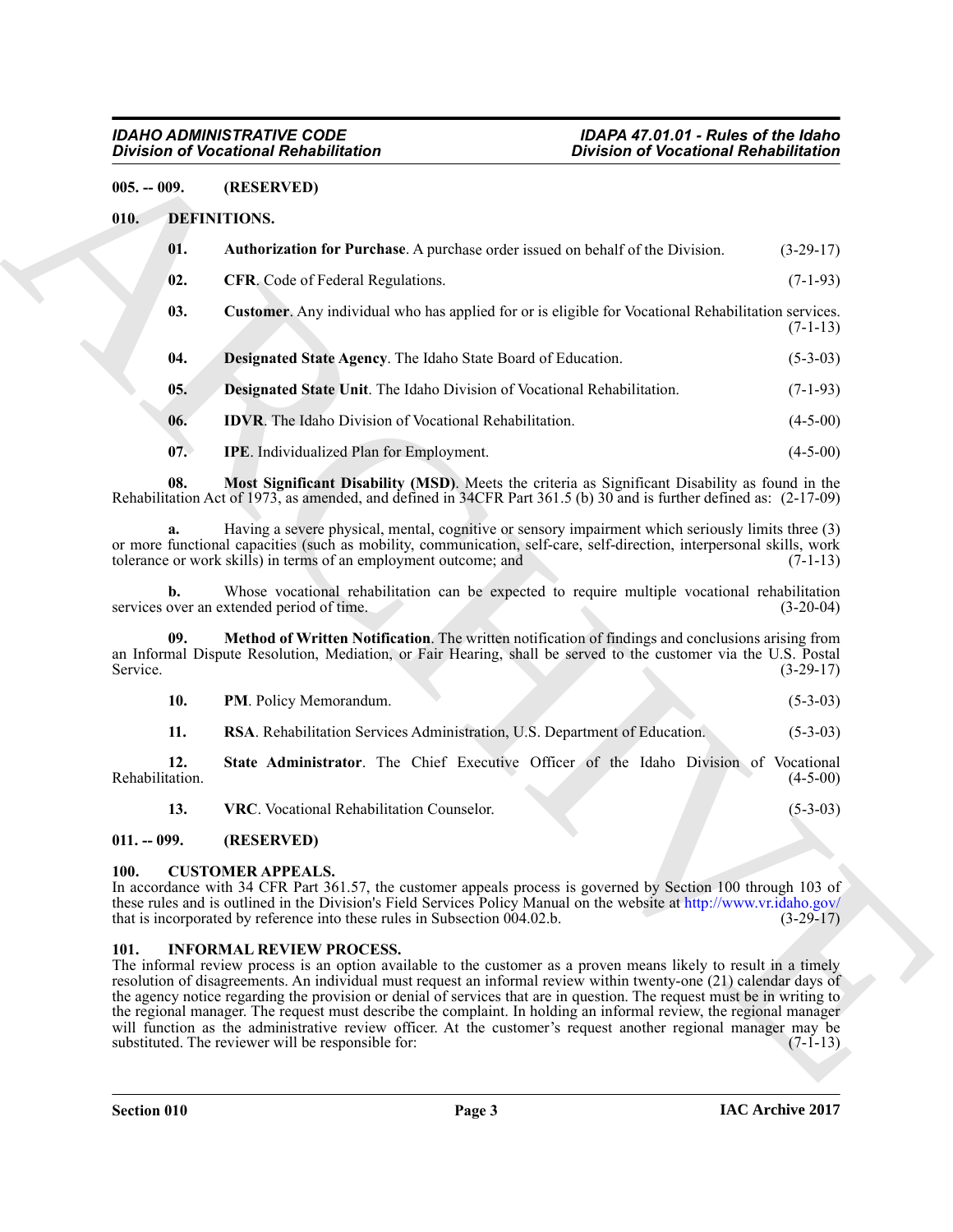## *IDAHO ADMINISTRATIVE CODE IDAPA 47.01.01 - Rules of the Idaho*

<span id="page-3-1"></span>**01. Advising the Customer**. Advising the customer of his right to have a representative present and ting the customer to use the services of Client Assistance Program (CAP). (7-1-13) encouraging the customer to use the services of Client Assistance Program  $\overline{(CAP)}$ .

<span id="page-3-3"></span>**02. Conducting the Review**. Conducting the review within fifteen (15) calendar days following written receipt of a request for such a hearing. Unless an extension is agreed upon by both parties. (7-1-13)

<span id="page-3-4"></span>**03. Documented Effort**. When the customer makes a documented effort to utilize CAP or another advocate to resolve the dissatisfaction, the time allowed for conducting an informal review will be extended accordingly. (7-1-13) accordingly. (7-1-13)

<span id="page-3-5"></span>**04.** Review Location. Holding the review at a time and place convenient to the customer, generally at IDVR branch office. (7-1-13) the local IDVR branch office.

<span id="page-3-2"></span>**05. Communication Method**. Providing communication methods for those customers who have a sensory impairment. An interpreter will be provided for those customers who cannot communicate in English.

(7-1-13)

<span id="page-3-7"></span><span id="page-3-6"></span>**06. Transportation**. If needed assure that the customer is provided transportation to and from the review site. (7-1-13)

Division of Weisthehalt<br>Society Constraint Resolution and the constraint Resolution of Weisthehalt<br>
constraint Resolution (Eq. 2) (See Fig. 2) (See Fig. 2) (See Fig. 2) (See Fig. 2) (See Fig. 2) (See Fig. 2) (See Fig. 2) **07. Written Proposal**. The informal review officer (regional manager) will attempt to resolve the matter to the satisfaction of the customer, developing a written proposal with the customer at the conclusion of the appeal process. The results are binding for the agency unless the proposal is not permitted by law. The customer may reject the proposal and request a fair hearing within ten (10) calendar days of the informal review proposal or sixty (60) calendar days of the original agency decision, whichever comes later. (7-1-13)

### <span id="page-3-8"></span><span id="page-3-0"></span>**102. MEDIATION.**

Mediation is an alternate dispute resolution method available to applicants and eligible customers who have initiated the formal appeals process. (7-1-13) the formal appeals process.

<span id="page-3-14"></span>**01. Timeline**. A customer must request mediation within twenty (20) calendar days of the original decision or ten (10) calendar days following the written proposal from the informal review. Mediation is available to a customer when and informal review has not resolved the dispute to the satisfaction of the customer. (7-1-13)

<span id="page-3-15"></span>**02. Written Request**. Requests for mediation must be made in writing to the chief of field services and must clearly state the reason for dissatisfaction with the decision or results of the informal review. The chief of field services will represent IDVR or assign a member of the administrative or supervisory staff who has not participated<br>in the agency action that created the customer's dissatisfaction. (7-1-13) in the agency action that created the customer's dissatisfaction.

<span id="page-3-13"></span>**03. Participation**. Participation in the mediation process is voluntary on the part of the customer and on the part of IDVR. Either party may reject mediation as an alternate dispute resolution method. Once mediation has been accepted as an alternate dispute resolution method, either party may terminate the mediation process. (7-1-13)

<span id="page-3-10"></span>**04. Fair Hearing**. Mediation may not be used to deny or delay the customer's right to pursue a fair hearing. Should the customer and/or designated representative select mediation in lieu of a fair hearing the option for a fair hearing will be extended to allow the results of the mediation to be established. Once the final results of the mediation are determined, the customer retains the right to request a fair hearing. (7-1-13) mediation are determined, the customer retains the right to request a fair hearing.

<span id="page-3-12"></span>**05. Mediator**. All mediation is conducted by a qualified and impartial mediator who is selected  $\gamma$  from a list of mediators maintained by IDVR. randomly from a list of mediators maintained by IDVR.

<span id="page-3-9"></span>**06. Confidentiality**. Mediation discussions are confidential and may not be used as evidence in a fair hearing. A confidentiality agreement will be signed by both parties at the beginning of the mediation process.

(7-1-13)

<span id="page-3-11"></span>**07. Mediation Agreement**. The mediator will develop a written mediation agreement if an agreement between the parties is reached. The agreement must be signed by the customer, the mediator, and the IDVR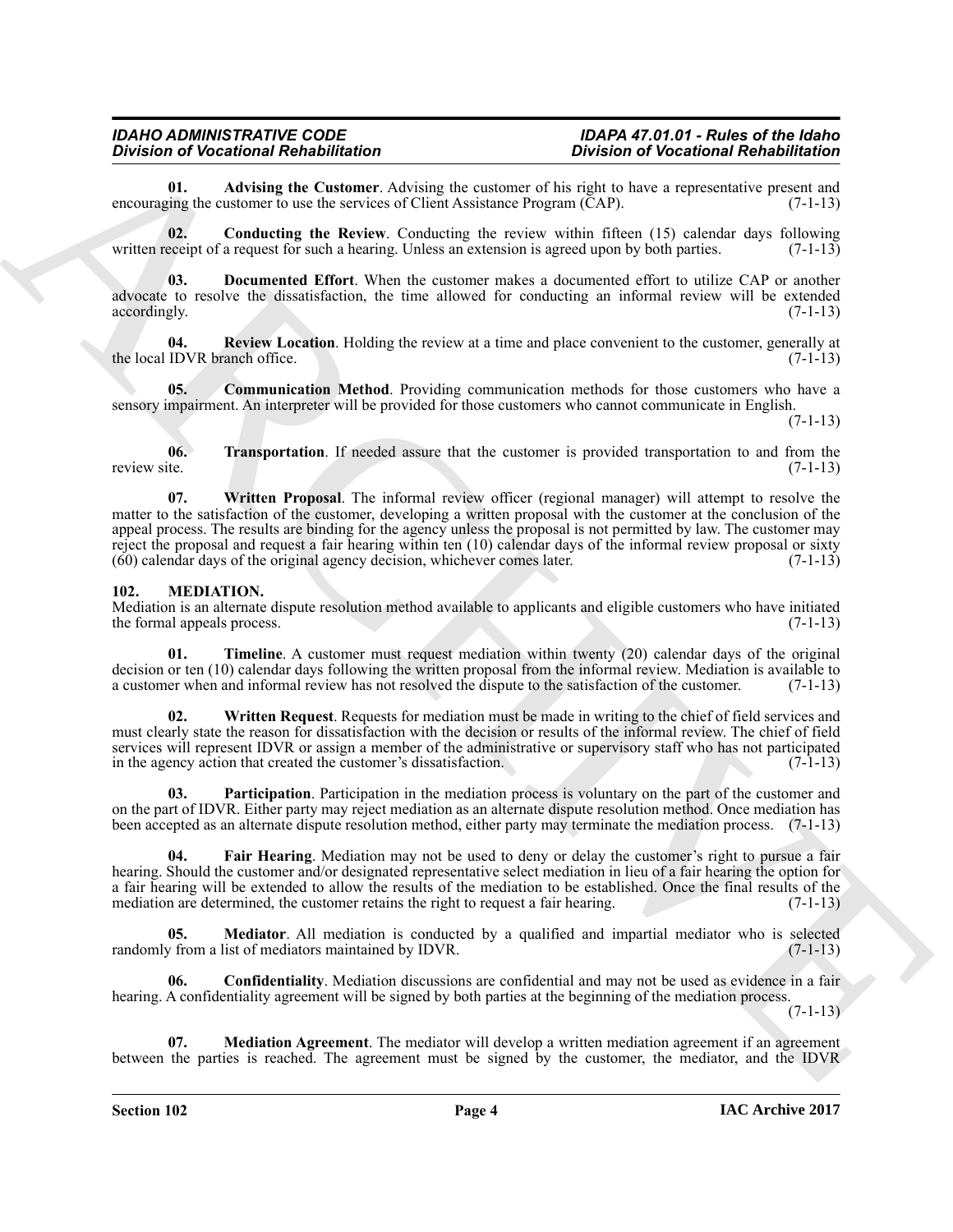designated representative. (7-1-13)

<span id="page-4-11"></span>**08. Cost**. Cost of mediation is paid by IDVR. IDVR is not required to pay for any cost related to the representation of a customer. (7-1-13)

### <span id="page-4-3"></span><span id="page-4-0"></span>**103. FAIR HEARING PROCESS.**

**Division of Victorions)** Redubitionton<br>
denoted responsible control in the state of the state of the state of the state of the state of the state of the state of the state of the state of the state of the state of the st The fair hearing process is an option available to any customer who is dissatisfied with any determination made by personnel of IDVR that affects the provisions of vocational rehabilitation services. A customer may request a fair hearing immediately without having to go through any other appeal steps. A customer may request, or if appropriate may request through the customer's representative, a timely review of the determination. Such request must be made within sixty (60) days of the IDVR decision resulting in the initial disagreement or within ten (10) calendar days of the conclusion of the informal review or mediation process, whichever is later. The fair hearing process shall include a fair hearing conducted by a fair hearing officer (FHO). a fair hearing conducted by a fair hearing officer (FHO).

<span id="page-4-7"></span>**01. Procedure**. A fair hearing is a procedure whereby a customer who is dissatisfied with any determination concerning the provision or denial of IDVR services or the findings of the informal review or mediation may seek a determination of agency action before a fair hearing officer. (7-1-13) mediation may seek a determination of agency action before a fair hearing officer.

<span id="page-4-10"></span>**Written Request**. Requests for a fair hearing must be sent in writing to the chief of field services is equested by the customer's dissatisfaction with the agency's decision. and clearly state the customer's dissatisfaction with the agency's decision.

<span id="page-4-8"></span>**03. Timeline**. The hearing shall be conducted within sixty (60) calendar days of receipt of the individual's request for review, unless informal resolution is achieved prior to the 60th day, or the parties agree to a specific extension of time.

<span id="page-4-6"></span>**04. Fair Hearing Officers**. A list of fair hearing officers shall be identified jointly by the Administrator of IDVR and the State Rehabilitation Council. The fair hearing officer shall be selected from the list by the administrator of IDVR and the customer. (7-1-13)

**05.** Written Report. The fair hearing officer shall issue a written report of the findings and decision of ng within thirty (30) calendar days of the completion of the hearing. (7-1-13) the hearing within thirty  $(30)$  calendar days of the completion of the hearing.

<span id="page-4-9"></span><span id="page-4-5"></span><span id="page-4-4"></span>**06. Decision**. The decision of the fair hearing officer shall be considered final by the agency. (7-1-13)

**07. Dispute**. Any party who disagrees with the findings and decisions of a fair hearing officer shall have the right to bring a civil action with respect to the matter in dispute. The action may be brought in any state court of competent jurisdiction or in a district court of the United States of competent jurisdiction without regard to the amount in controversy.

### <span id="page-4-1"></span>**104. -- 199. (RESERVED)**

### <span id="page-4-12"></span><span id="page-4-2"></span>**200. ORDER OF SELECTION.**

**01.** Order of Selection. In the event that the Division of Vocational Rehabilitation lacks the personnel or financial resources, or both, to provide the full range of vocational rehabilitation services to all eligible individuals, the following Order of Selection (OOS) will be used to prioritize service provision. (3-29-17) the following Order of Selection (OOS) will be used to prioritize service provision.

Students with disabilities (as defined by  $34$  CFR  $361.5(c)(51)$ ) who received pre-employment transition services prior to eligibility determination and assignment to a priority category shall continue to receive<br>(3-29-17) such services. (3-29-17)

<span id="page-4-13"></span>**b.** All customers who have an Individualized Plan for Employment (IPE) will continue to be served.  $(3-29-17)$ 

**02. Priority Status**. Priority will be given to eligible individuals with the most significant disabilities, followed by those eligible individuals with significant disabilities, and finally those eligible individuals with disabilities. All eligible customers will be assigned to one (1) of the following priority categories: (3-29 disabilities. All eligible customers will be assigned to one  $(1)$  of the following priority categories: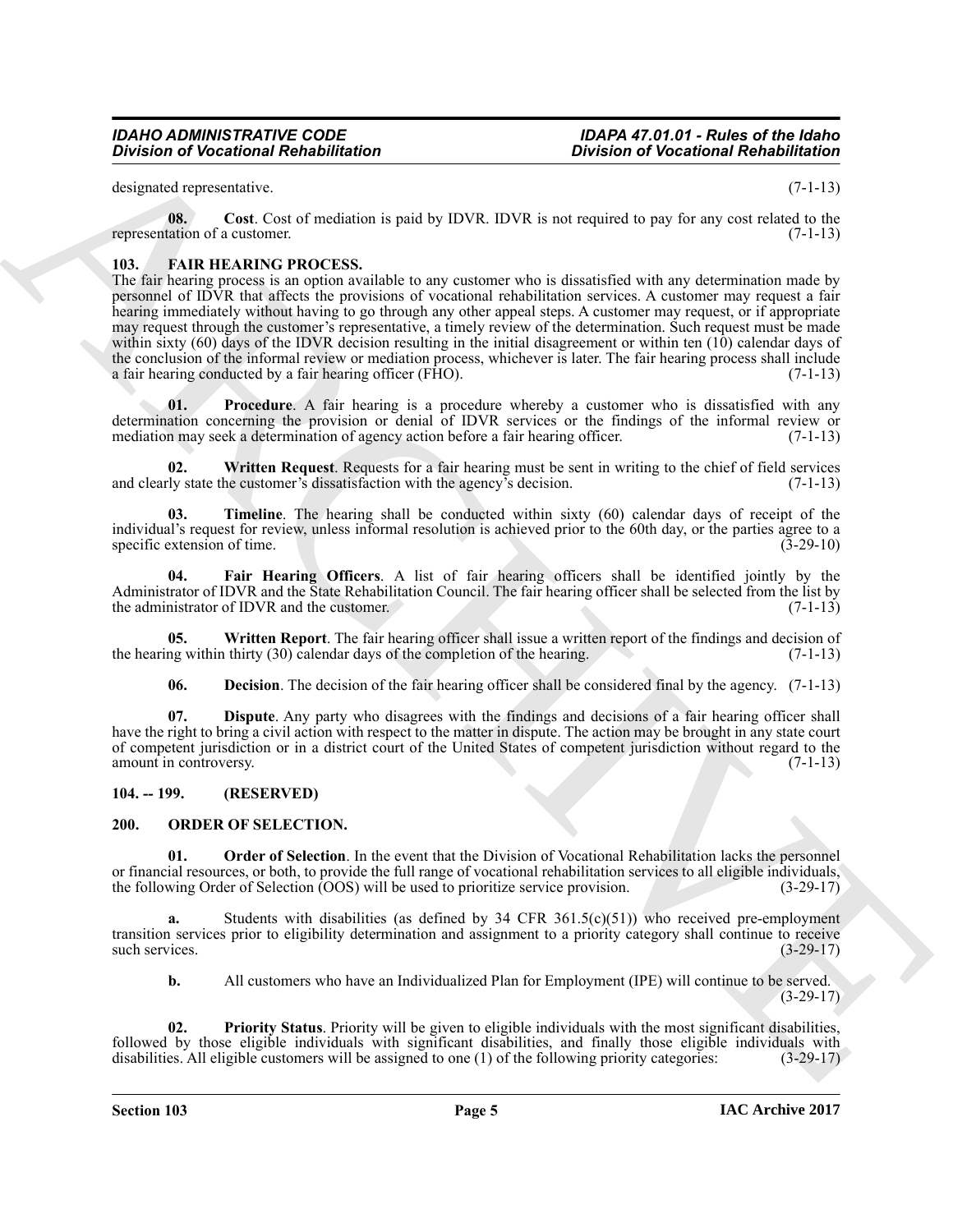<span id="page-5-9"></span>**a. Priority 1**. Eligible individuals with the Most Significant Disabilities (MSD). (3-29-17)

<span id="page-5-10"></span>**b. Priority 2**. Eligible individuals with Significant Disabilities (SD). (3-29-17)

<span id="page-5-12"></span><span id="page-5-11"></span>**c. Priority 3**. All other eligible individuals with Disabilities (D). (3-29-17)

**03. When Unable to Serve Eligible Individuals**. If the Idaho Division of Vocational Rehabilitation cannot serve all eligible individuals within a given priority category, individuals will be released from the statewide waitlist based on priority category and date of application. (3-29-17)

<span id="page-5-0"></span>**201. -- 299. (RESERVED)**

### <span id="page-5-3"></span><span id="page-5-1"></span>**300. CUSTOMER SERVICES.**

<span id="page-5-7"></span>**01. Provision of Purchased Services Contingent Upon Financial Need of the Customer**. The Idaho Division of Vocational Rehabilitation will apply a financial needs assessment. Financial need will not be a consideration in the determination of eligibility for Vocational Rehabilitation, but will be a consideration in allocating the cost of VR services, with some exceptions. (7-1-13)

<span id="page-5-4"></span>**02. Authorization for Purchase**. The Division requires that when purchasing services from a vendor, an authorization must be issued prior to, or on, the beginning date of service. If services are provided without a Division approved authorization for purchase, the Division reserves the right to not honor the vendor's invoice.

 $(3-29-17)$ 

<span id="page-5-5"></span>**03.** General Provisions. Idaho Division of Vocational Rehabilitation will only pay for services that e to the determination of eligibility or to achieve an employment outcome. (3-20-04) contribute to the determination of eligibility or to achieve an employment outcome.

<span id="page-5-8"></span><span id="page-5-6"></span>**04. Residency Requirement**. There is no duration of residency requirement. The customer must be living in the state of Idaho and legally be able to work within the United States (i.e., non U.S. citizens must show they are legally able to work within the United States). are legally able to work within the United States).

Division of Vicentian Reinhaltation<br>  $\mu$  Trivities and Administration of Vicentian (ER)<br>  $\mu$  Trivities Likelies and Administration (Since 2021).<br>  $\mu$  Trivities 12. Likelies and Administration Reinhaltation (Since 2021) **05. Provision of Community Rehabilitation Program (CRP) Services**. Idaho Division of Vocational Rehabilitation will purchase vocational services from CRPs that are accredited by either Commission Accreditation Rehabilitation Facilities (CARF), the Rehabilitation Accreditation Commission, or Rehabilitation Services Accreditation System (RSAS). In conjunction with the customer, the qualified professional Vocational Rehabilitation Counselor, will determine which CRP Services, if any, are required for the customer to achieve an employment  $\omega$ toutcome. (3-29-17)

### <span id="page-5-2"></span>**301. -- 999. (RESERVED)**